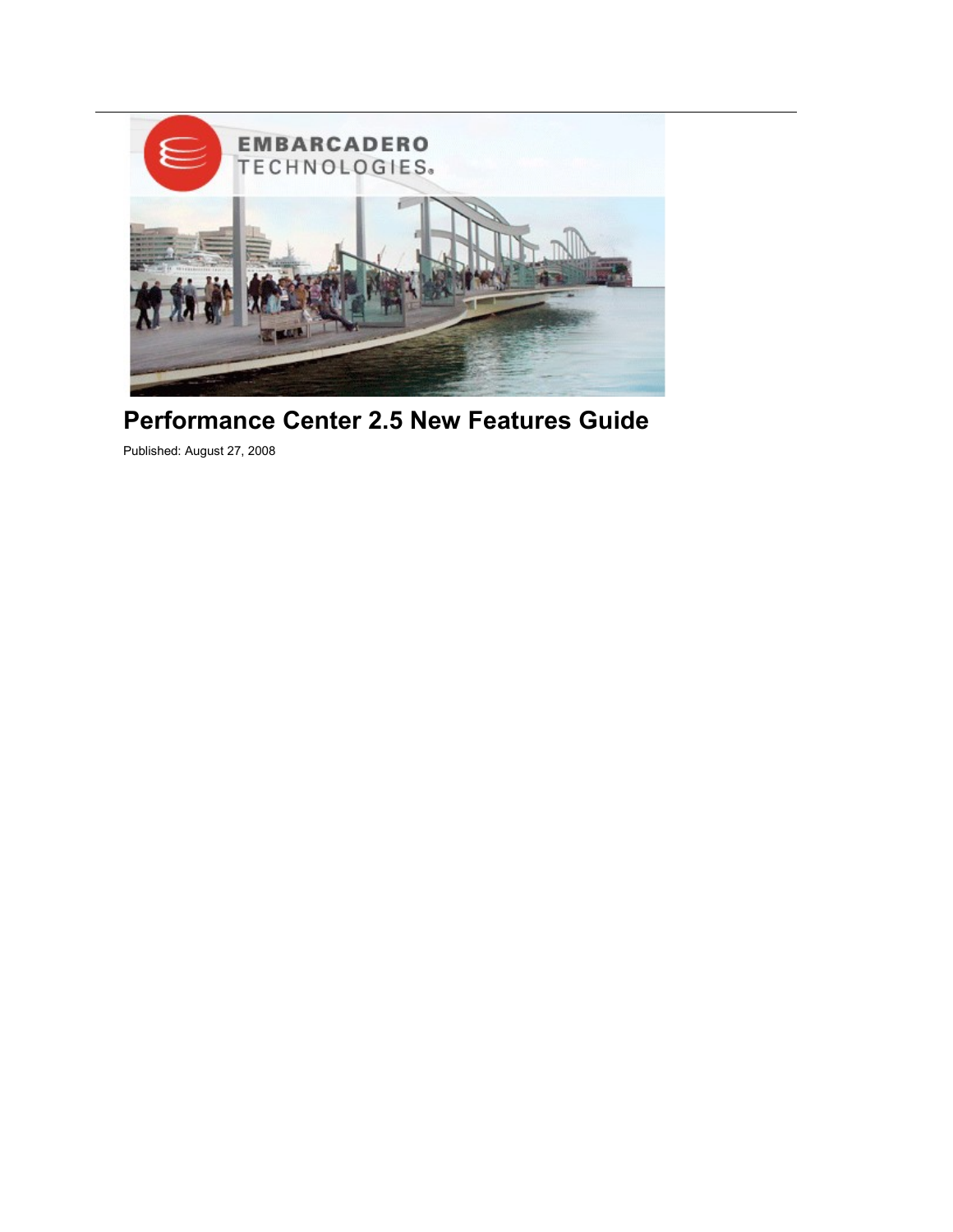# **Contents**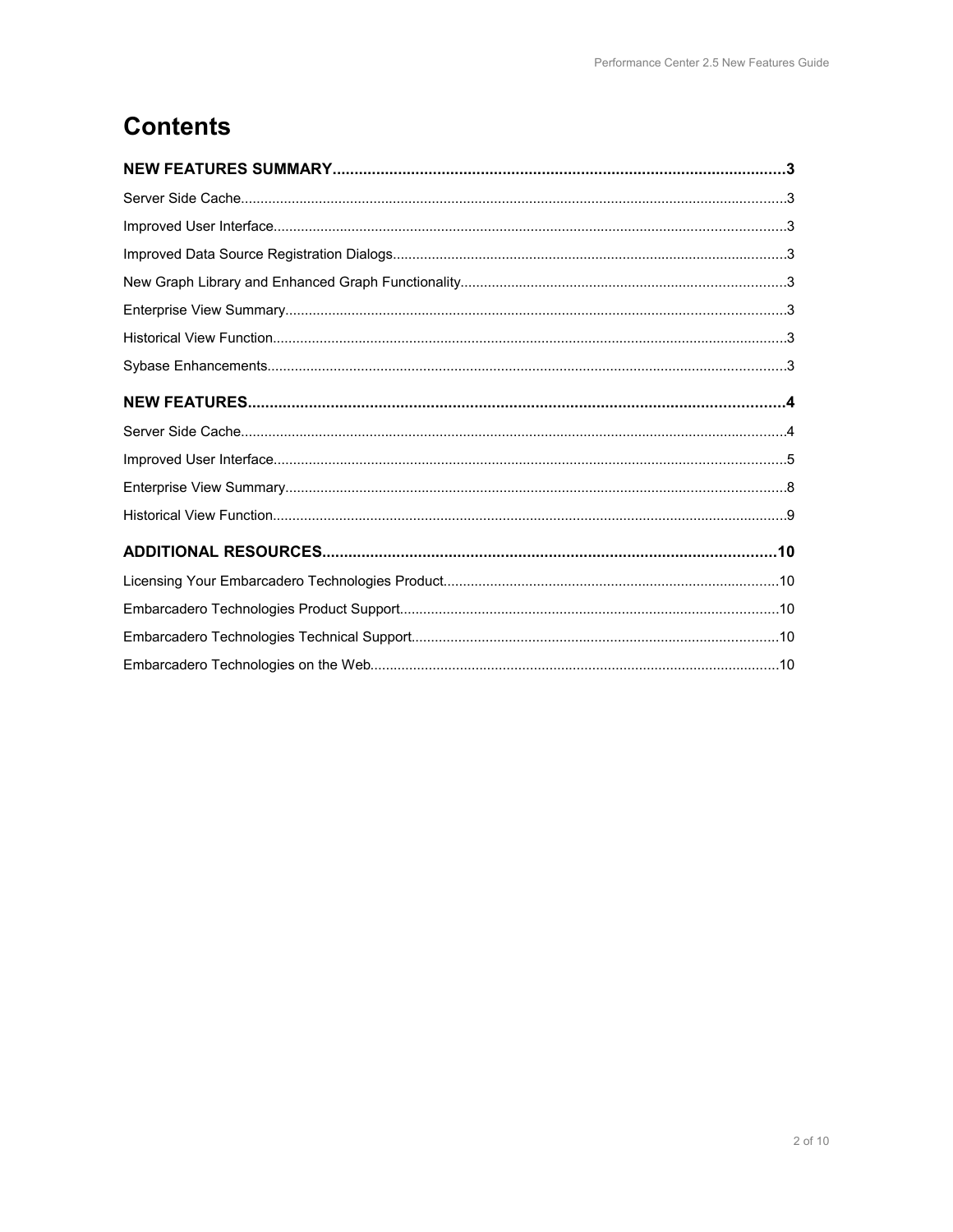# **New Features Summary**

## **Server Side Cache**

Performance Center 2.5 now includes a cache function on the server side. This feature captures statistical data for all monitored data sources and minimizes impact on system resources, therefore improving performance overall while maintaining your enterprise.

## **Improved User Interface**

Enhancements have been made to the interface of Performance Center 2.5 that create a more comprehensive environment in which to work. This includes a new user interface framework that enables you to customize the interface to any number of common OS looks, new dialogs for data source registration and option dialog windows, and a new graph library for displaying statistical information about your enterprise.

#### **Improved Data Source Registration Dialogs**

The **Datasource Registration** and **Options** dialogs have been improved in order to provide a greater level of user comprehension when using these screens. Both dialogs have been improved by adding a column listing of the option tabs that runs down the left-hand side of the windows. Formerly, these tabs were organized along the top of the screen.

# **New Graph Library and Enhanced Graph Functionality**

Performance Center graph library has been given an overhaul, which makes statistical analysis of data easier and more comprehensive as a whole.

#### **Enterprise View Summary**

On the **Enterprise View**, the **Summary** provides a graphical display of the network currently being monitored by Performance Center.

# **Historical View Function**

The **Historical View** is a new feature that enables you to view all Performance Center data, including graphs and alters, for past periods of time.

# **Sybase Enhancements**

Performance Center now fully offers support for the Sybase **noclear** command, as well as version 15 of the ODBC driver. The **noclear** is a database function that prevents the machine on which the datasource resides from deleting the monitoring counters. This enables users to continue scripting against ASE outside of the environment.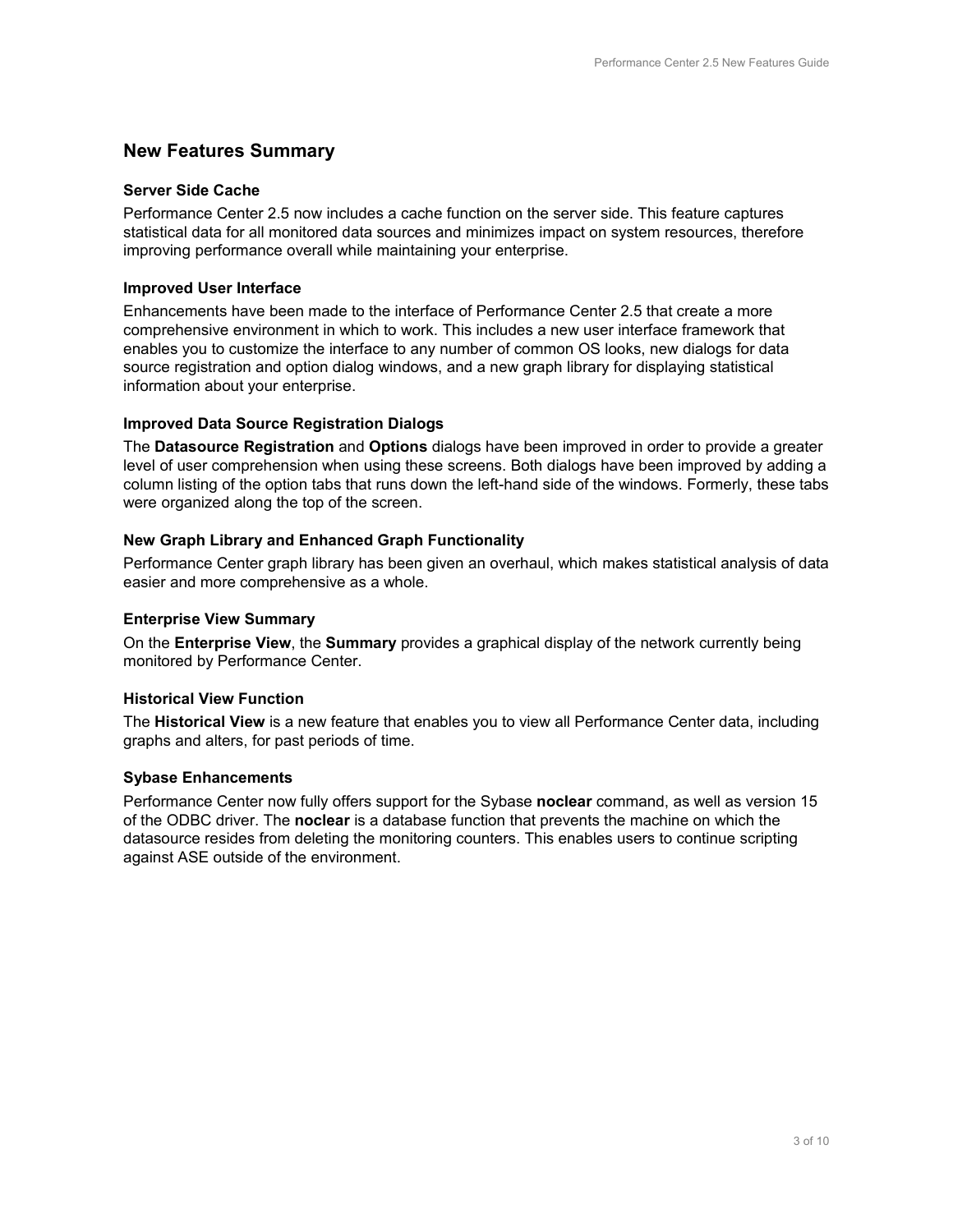# **New Features**

#### **Server Side Cache**

Performance Center 2.5 now includes a cache function on the server side. This feature captures statistical data for all monitored data sources and minimizes impact on system resources, therefore improving performance overall while maintaining your enterprise.

With the inclusion of the Server Side Cache, Performance Center also includes a new set of user options for customizing how the feature runs and operates. The Server Side Cache options can be accessed through the Main Menu by selecting **Monitor > Server Options** and then navigating to the **Requestor** tab.

| <b>Performance Center Server Options</b>                                                                                                                  |                                                                                                                                                                                                                                                                                                                                                                                                                                                                                                                                                                   |  |  |  |
|-----------------------------------------------------------------------------------------------------------------------------------------------------------|-------------------------------------------------------------------------------------------------------------------------------------------------------------------------------------------------------------------------------------------------------------------------------------------------------------------------------------------------------------------------------------------------------------------------------------------------------------------------------------------------------------------------------------------------------------------|--|--|--|
| Run As<br>Analyzer<br>Capture Agent<br>Repository<br>Datasource Manager<br><b>Emergency Contact</b><br>Notifier<br>Requestor<br>Report<br>License Options | Requestor:<br>Default Sampling Intervals:<br>Client Packet Settings:<br>300<br>8192<br>Queue Max Packets:<br>Ping:<br>[s]<br>300<br>Primary Data:<br>1024<br>Get Max Packets:<br>[s]<br>900<br>Default Sampling Timeouts:<br>Secondary Data:<br>[s]<br>Data Fetch:<br>300<br>900<br>On Demand Data:<br>[s]<br>OS Conn:<br>30<br>300<br>OS Data:<br>[s]<br><b>Historical Data Cache</b><br>Log Ping:<br>$\checkmark$<br>Never<br>Cache size [h]:<br>l6.<br>Flush Cache<br>$\triangledown$ Evaluate Derived Query (If false, derived queries will not be executed ) |  |  |  |
| 0K<br>Cancel<br>Help                                                                                                                                      |                                                                                                                                                                                                                                                                                                                                                                                                                                                                                                                                                                   |  |  |  |

*Requestor Options enable you to specify how the Server Side Cache operates.*

The Requestor is the internal process that is responsible for collecting information from data sources.

#### **To access Server Side Cache options:**

- 1. Select **Monitor > Server Options** from the Main Menu. The **Performance Center Server Options** dialog appears.
- 2. Navigate to the **Requestor** tab and modify the parameters, as needed:
	- **Default Sampling Interval** parameters determines the length of time between information pings between Performance Center and data sources, as well has time specifications for the length of wait times between data fetches.
	- **Client Packet Settings** parameters specify the number of packets to retrieve from the web server queue.
	- **Default Sampling Timeouts** parameters provide parameters that determine the interval of time in which commands to the server will timeout and automatically fail.
	- **Historical Data Cache** parameters determine the size of the cache, and include a **Flush Cache** button that allows you to clear the cache at any time.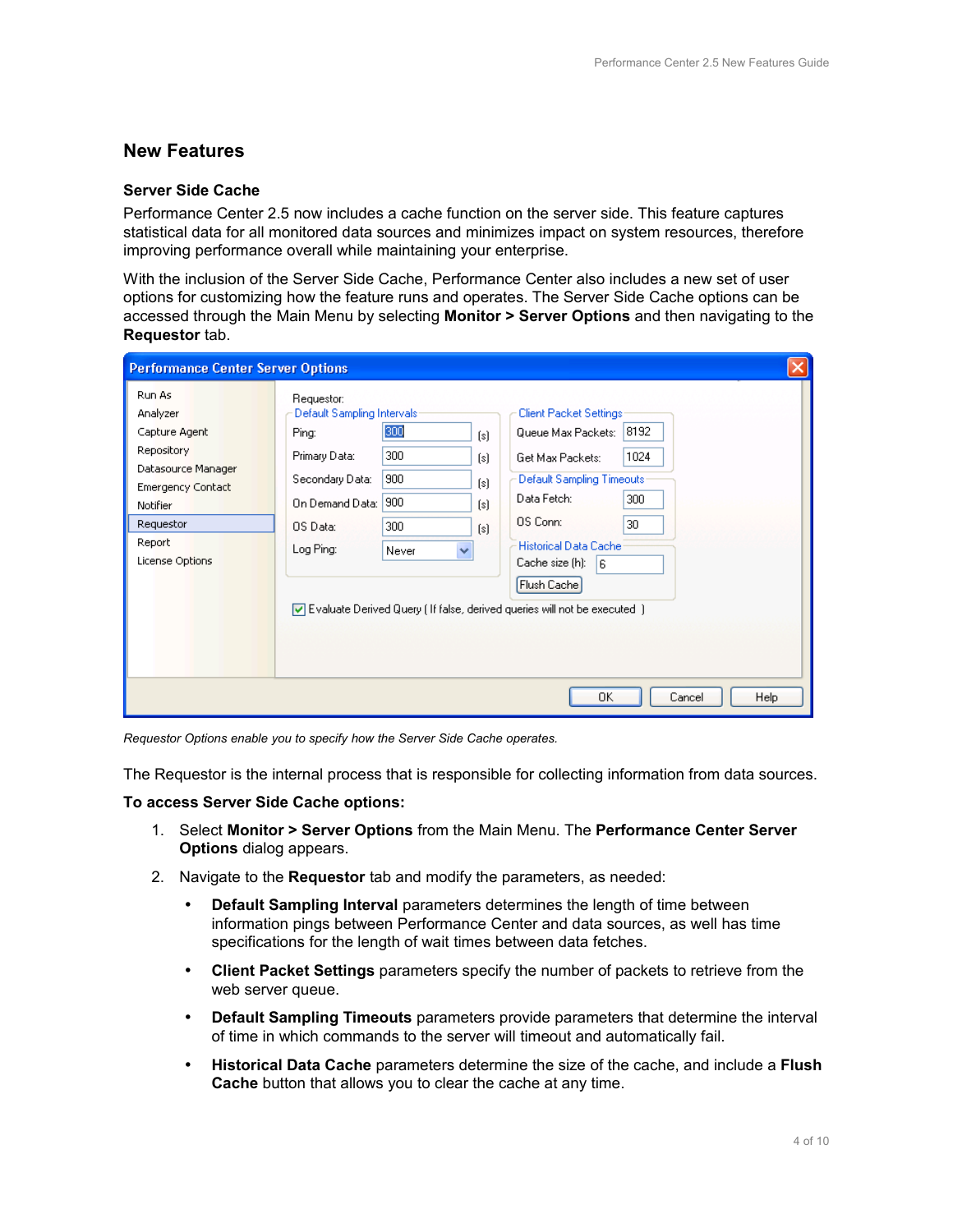3. Click **OK** to confirm your changes. The **Performance Center Server Options** dialog closes.

#### **Improved User Interface**

Enhancements have been made to the interface of Performance Center 2.5 that create a more comprehensive environment in which to work. This includes a new user interface framework that enables you to customize the interface to any number of common OS looks, new dialogs for data source registration and option dialog windows, and a new graph library for displaying statistical information about your enterprise.

The **Application Visual Style** tab in the **Customize** dialog provides style changes based on different operating system settings. These selections enable you to modify the look and feel of the Performance Center interface to match how you would like it to appear.

The following new interface settings, based on common OS interface parameters, can be selected:

- Microsoft Office 2000/XP/2003
- Microsoft Windows XP
- Microsoft Visual Studio 2005/2008

| Please choose your preferred visual style and click APPLY to continue.<br>Microsoft® Office 2003<br>Microsoft <sup>®</sup> Office 97<br>Enable Smart Docking<br>Microsoft <sup>®</sup> Office XP<br>Enable Tab Menu<br>Microsoft® Office 2003<br>Microsoft <sup>®</sup> Windows XP<br>3D Rounded Docking Tabs<br>Microsoft® VS.NET 2005<br>Microsoft® VS.NET 2008<br>Menu animations:<br>None<br>×<br>Menu shadows | <b>Application Visual Style</b><br>Toolbars | Keyboard<br>Options |
|--------------------------------------------------------------------------------------------------------------------------------------------------------------------------------------------------------------------------------------------------------------------------------------------------------------------------------------------------------------------------------------------------------------------|---------------------------------------------|---------------------|
|                                                                                                                                                                                                                                                                                                                                                                                                                    |                                             |                     |
|                                                                                                                                                                                                                                                                                                                                                                                                                    |                                             |                     |

*The Application Visual Style tab provides customization options that mesh with the look and feel of different operating system interfaces.*

#### **To modify the look and feel of the Performance Center interface:**

- 1. Select **Monitor > Customize** from the Main Menu. The **Customize** dialog appears.
- 2. Navigate to the **Application Visual Style** tab and use the drop down menu to modify the interface based on the common system interface selections.

For example, choosing **Microsoft Window XP** updates the look and feel of the interface to match the default interface settings of Microsoft Window XP.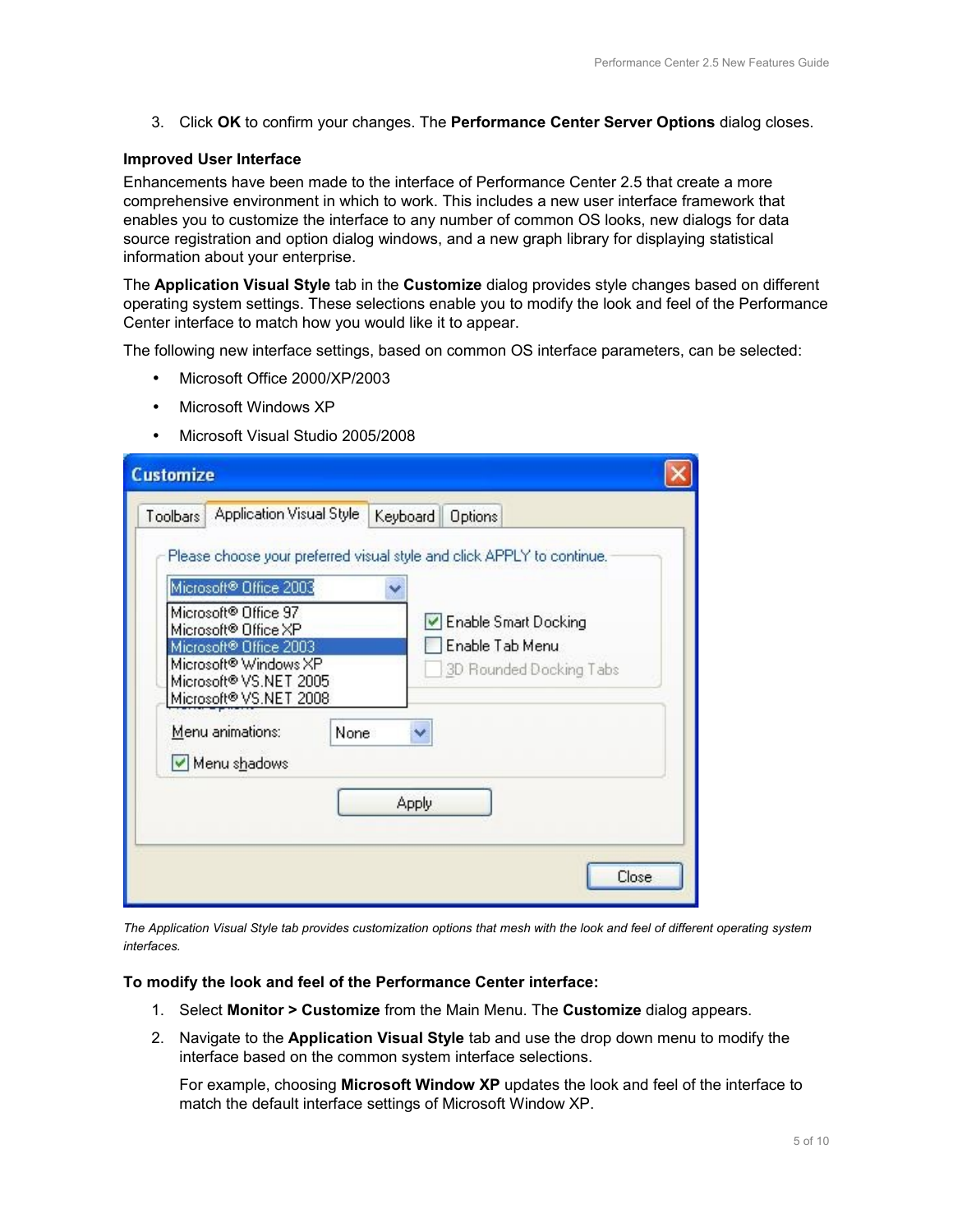In addition to interface modifications, the **Datasource Registration** and **Options** dialogs have been improved in order to provide a greater level of user comprehension when using these screens.

Both dialogs have been improved by adding a column listing of the option tabs that runs down the lefthand side of the windows. Formerly, these tabs were organized along the top of the screen.

| <b>Register Datasource</b>     |                                                                                                                                                                                        |                                                                            |
|--------------------------------|----------------------------------------------------------------------------------------------------------------------------------------------------------------------------------------|----------------------------------------------------------------------------|
| General<br>Machine<br>Advanced | Datasource Type:<br>Datasource Group:<br>Datasource Name:<br>Version Number:<br><b>Connection</b><br>◯ Use OS Authentication<br>Use Database Authentication<br>User Name:<br>Password: | v<br>Registered Datasources<br>۰<br>Login<br>Enabled for Monitoring<br>New |
|                                | Test                                                                                                                                                                                   | 0K<br>Cancel<br>Help                                                       |

*The Register Datasource and Options dialogs now provide tab listings in a more comprehensive column located on the lefthand side of the window.*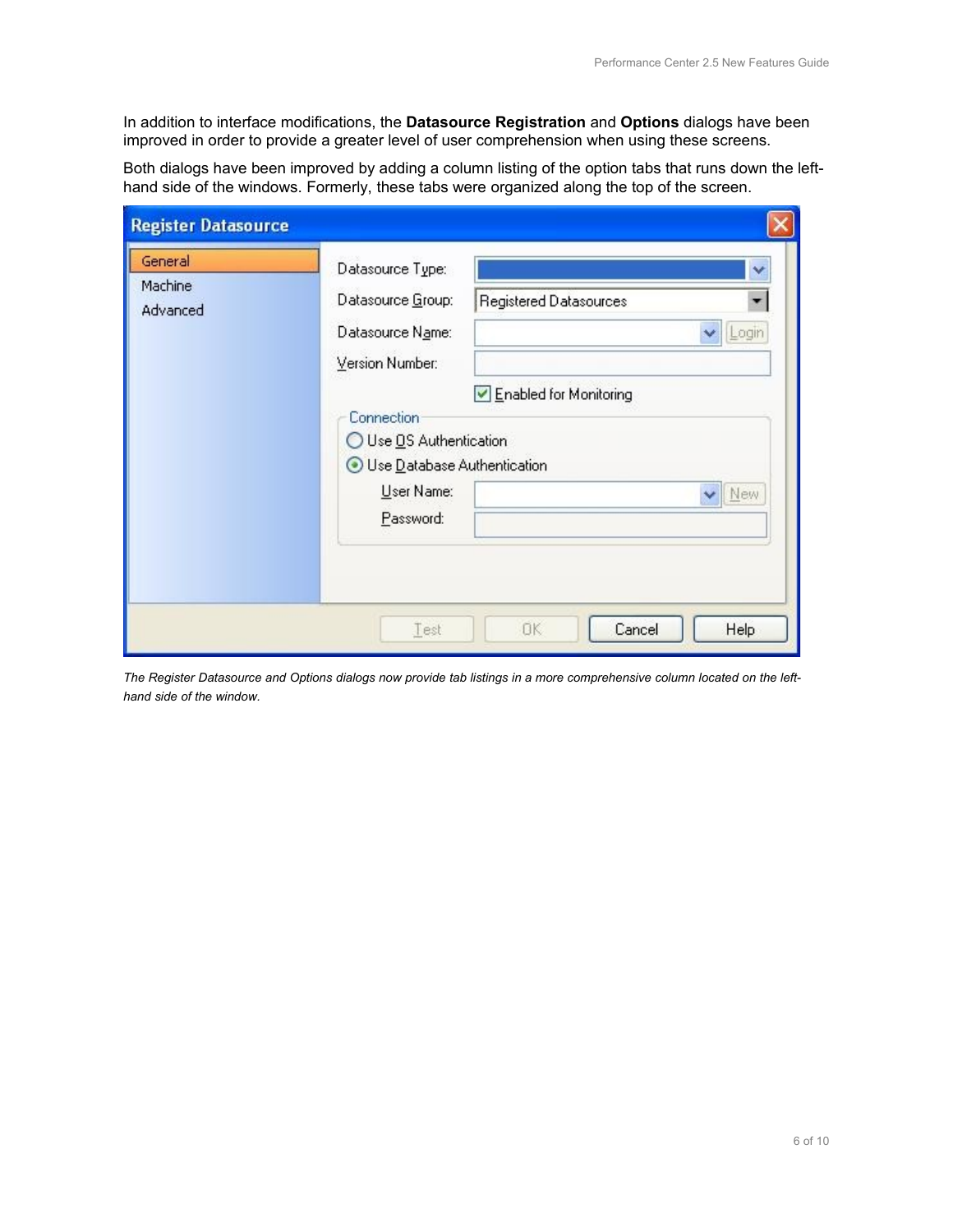Finally, the Performance Center graph library has been given an overhaul, which makes statistical analysis of data easier and more comprehensive as a whole:



*The Performance Center graph library has been reissued to provide more comprehensive analysis of statistical data.*

Also featured is the **Graph Zoom** function, a toolbar option that provides a slider to adjust and select the exact percentage of the server cache to view in a specified graph.



*The Graph Zoom slider enables you to specify the percentage of the server cache to view in a specified graph.*

## **To modify the percentage view of the cache and adjust the graph:**

• Adjust the slider based on the percentage of the cache you want to view in the interface.

The graph is automatically updated based on the selected value.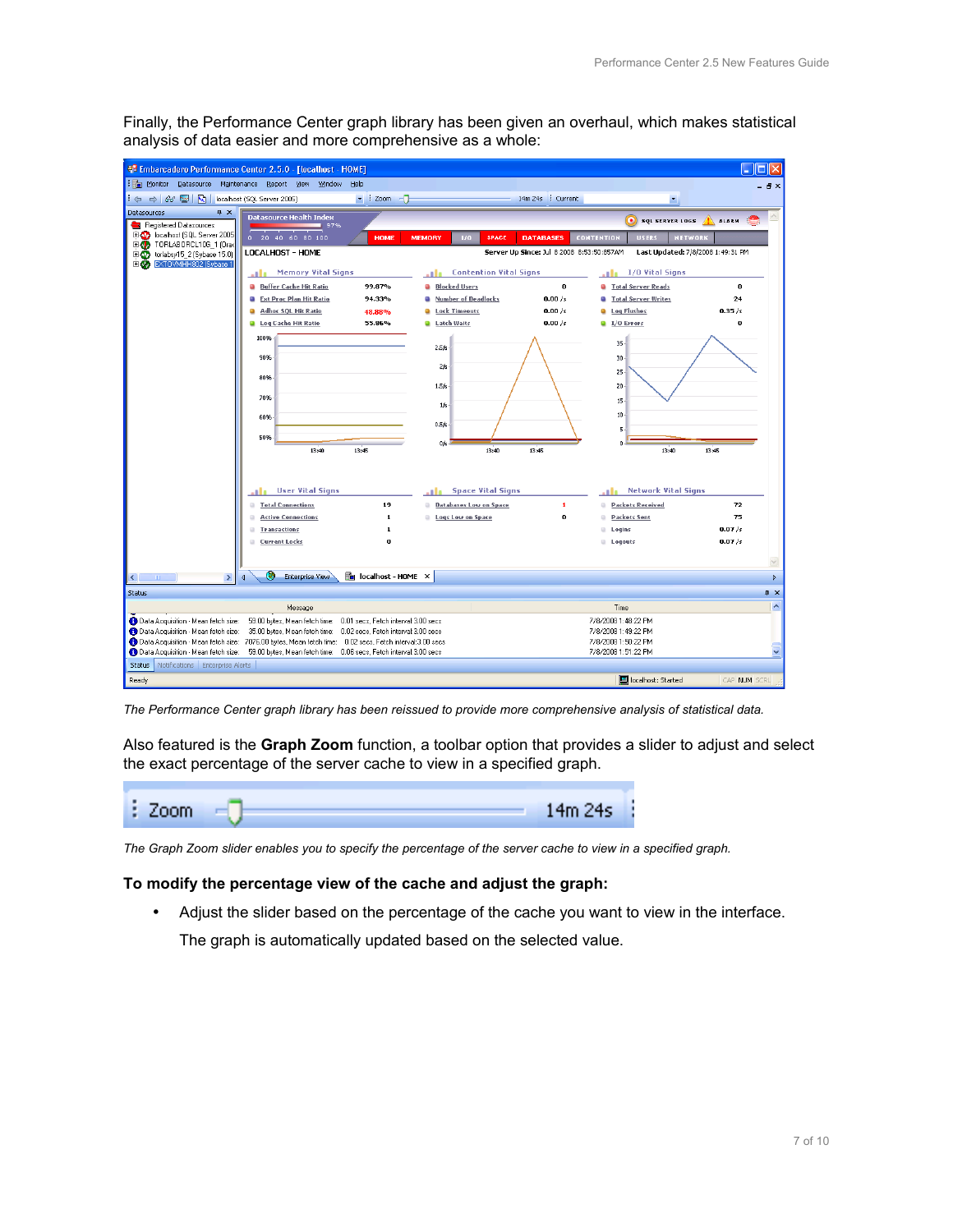# **Enterprise View Summary**

The **Enterprise View** is a single view that provides a comprehensive snapshot of the overall health of all monitored datasources in your enterprise. It displays all datasources and contains information regarding which ones are up or down, as well as providing information regarding critical indicators relating to the status of each. Datasources are listed by name and DBMS type, and the enterprise view provides data regarding health indexes, alarms, and if a given datasource is currently active or not.

On the **Enterprise View**, the **Summary** is a new feature that provides a graphical display of the network summary currently being monitored by Performance Center. This includes all datasources and their statuses, in terms of Performance Center state measurements.



*The Enterprise View Summary provides statistical data regarding the current status of your enterprise.*

The values on the left-hand side of the window provide percentage values of the current states of the datasources in the network, while the right-hand side provides that same information in the format of a comprehensive graph.

The Summary provides information by categorizing network components by the following states:

- **Healthy**
- Don't Monitor
- Problem Monitoring
- Low
- Warning
- **Critical**

# **To access the Enterprise View Summary:**

• In Performance Center, navigate to the **Enterprise View**.

The **Summary** is displayed in the upper-right hand corner of the view. You can move or otherwise adjust the view as you would any normal window in the interface, as needed.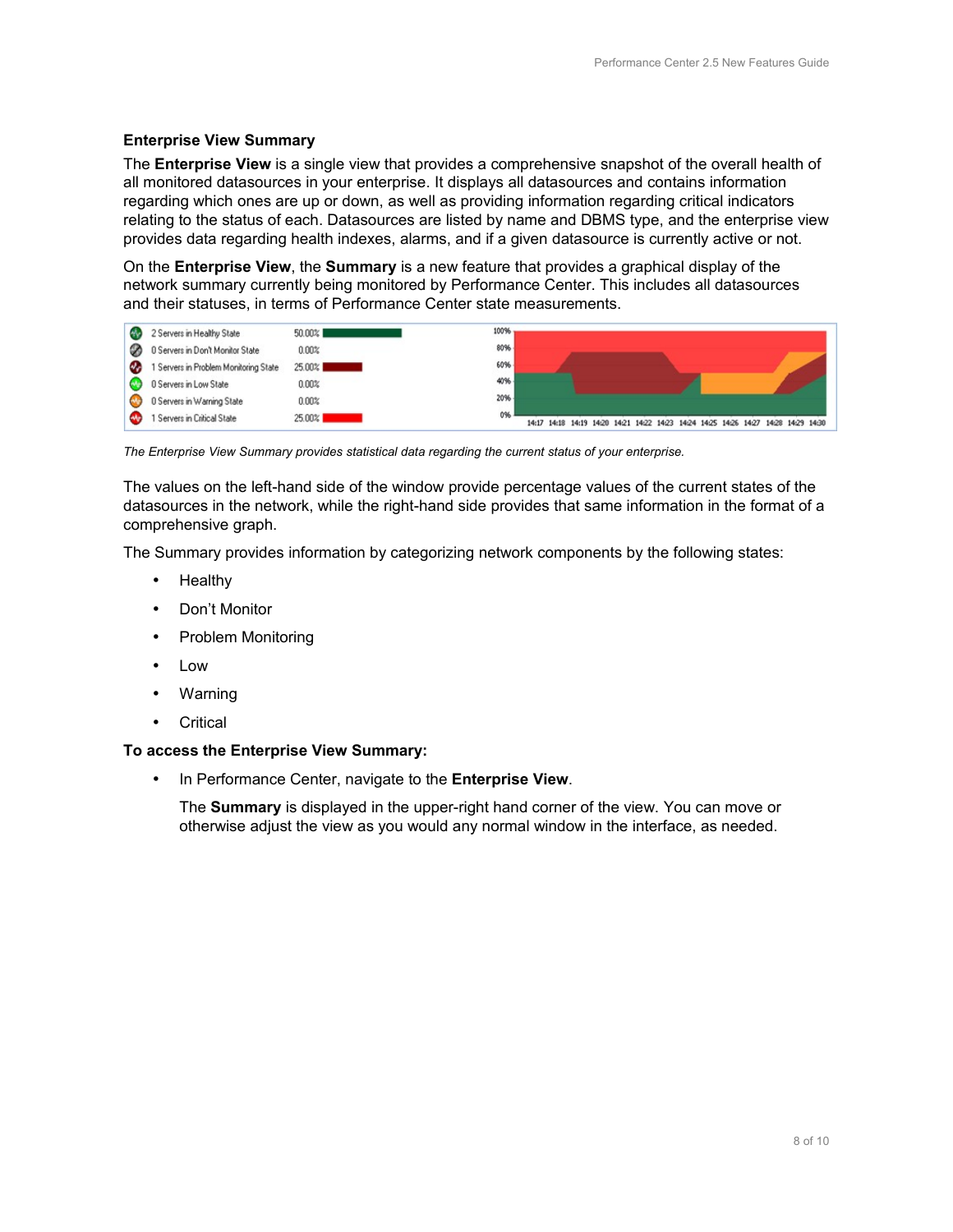## **Historical View Function**

In previous versions of Performance Center, there was no particularly easy way to recall data and information from older versions of the registered datasources within your enterprise. The ability to view stored historical data is often an important part of enterprise analysis and maintenance, and so in version 2.5, this issue has been corrected with the introduction of the **Historical View** function.

The **Historical View** is a new feature that enables you to view all Performance Center data, including graphs and alters, for past periods of time.



*The Historical View drop down menu enables you to recall monitoring data and other information from previously recorded points in the Performance Center monitoring cycle.*

The **Historical View** is located on the Performance Center toolbar.

#### **To use the Historical View function:**

- 1. Click the drop down menu to access the calendar view and choose a date.
- 2. Click **Set**. The function label changes from **Current** to reflect your choice, and the data in the interface is recalled and updated based on the appropriate category selections.